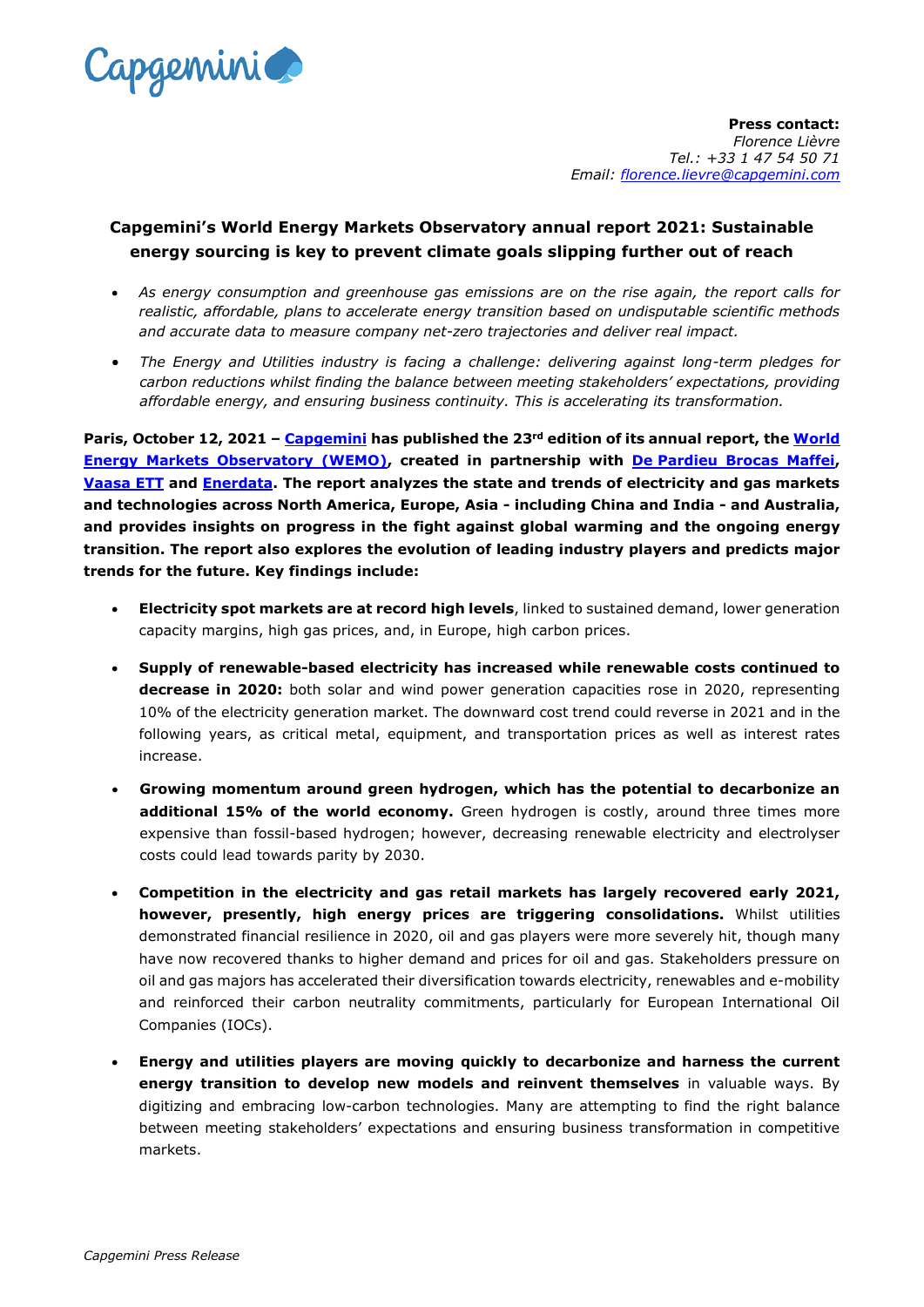

• Whilst the appeal for clean technologies, essential to energy transition, begins to intensify, it is crucial to remember that achieving this means **not** compromising on security of energy supplies or energy affordability.

According to Colette Lewiner, Energy and Utilities Senior Advisor at Capgemini:

*"The impact of COVID-19 has been important. However, as we saw in the first half of 2021, the pandemic did not lead to a sustained decrease of greenhouse gas emissions compatible with the 1.5°C global warming objective for 2100.* 

*Efforts on low carbon technologies deployment, stationary storage increase, and electrification growth must be multiplied. It is important that sustainability of electrical generation, battery storage and hydrogen production be evaluated over their lifecycles. Renewables have changed the measurement metrics and new ones are needed. Net-zero trajectories for global businesses must rely on indisputable scientific measurement methods and accurate data that include all Green House Gases. Access to energy today is becoming a societal challenge: industry and governments must find the balance between decarbonizing and ensuring that global energy needs remain accessible for all."*

Philippe Vié, Group Vice-President Energy and Utilities sector at Capgemini, adds:

"*As energy consumption and greenhouse gas emissions are on the rise again, we need realistic affordable plans to accelerate energy transition.*

*Curbing the climate change trajectory requires a shift in gears when it comes to investment, and a requirement to consider the right balance between investment and a tangible result. Every dollar invested must lead to a decrease in emissions.*

*Much more investment in low carbon generation is needed now if we are to meet both the growth in electrification - 2 to 3 times current capacity required by 2050 - and at the same time, decarbonizing electricity generation."*

## **Recommendations from WEMO to meet climate change goals whilst ensuring energy security of supply, and affordability for citizens, are:**

- **Setting ambitious but realistic energy transition plans** considering the adaptation time of societies, their industries, and the lifestyles of their populations.
- **Accelerating research in low carbon technologies (solar, wind, electrical batteries, green hydrogen)** and reducing administration obstacles for the construction of renewable installations.
- **Measuring the effect of actions taken.** Financial institutions should define standardized extrafinancial criteria, thus enabling comparisons between efforts undertaken by companies.
- **Paying special attention to cybersecurity.** Smarter systems, notably smarter electrical grids, are needed to accommodate a large share of renewables. However, this is tied to an increased cybersecurity risk as more devices become connected to networks.
- **Implementing adaptation measures** to cope with the delay in reaching climate objectives.

**The World Energy Markets Observatory** is an annual publication by Capgemini that monitors the main indicators of the electricity and gas markets in North America, Europe, Asia (including China and India) and Australia. The 23<sup>rd</sup> edition, which is drafted mainly from public data combined with Capgemini's expertise in the energy sector, refers to data from 2020 as first half of 2021. Special expertise on regulation and customer behaviour, as well as markets' data has been provided by research teams at De Pardieu Brocas Maffei, VaasaETT and Enerdata.

For more information and to get access to the report, click [here](http://www.capgemini.com/wemo)